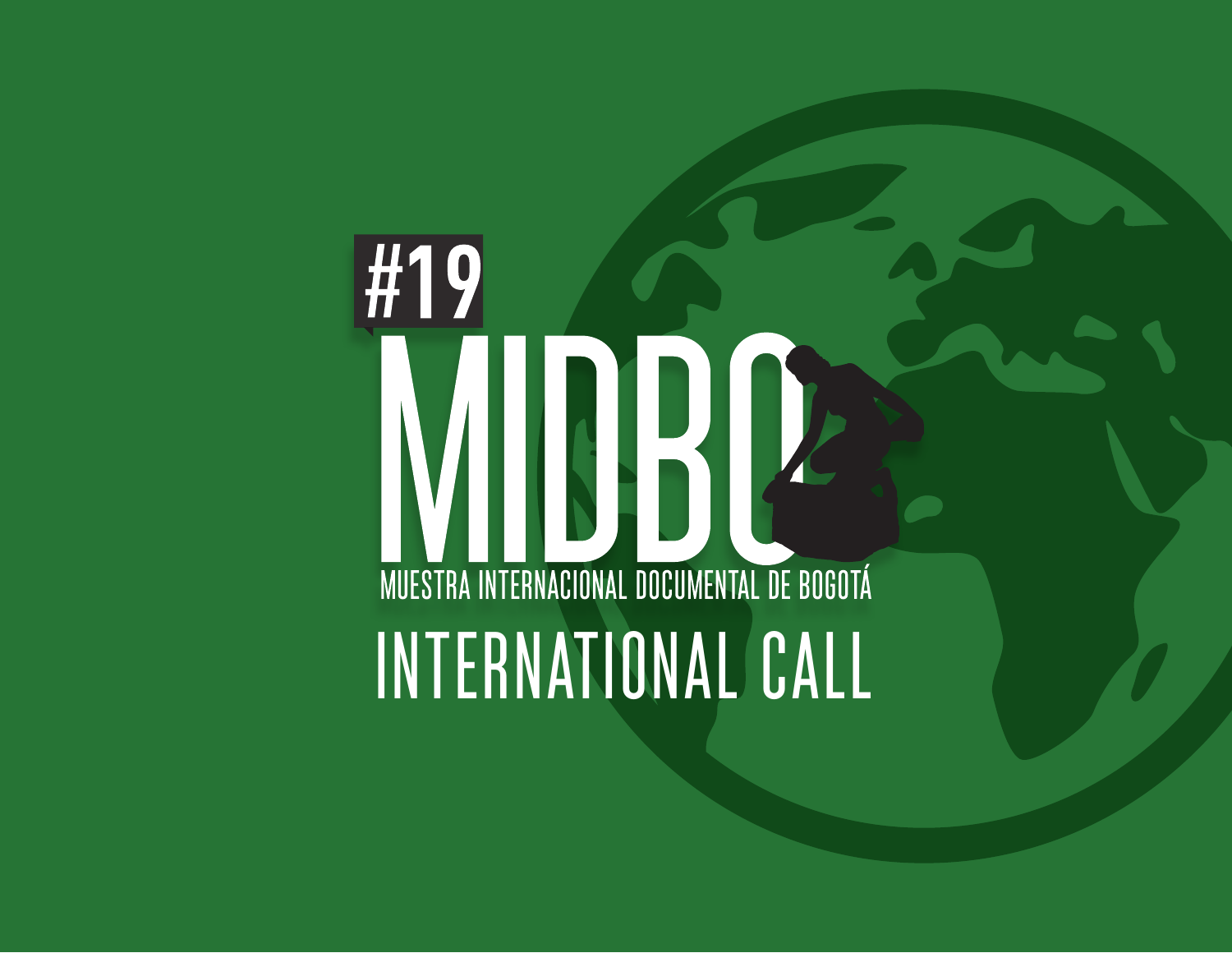The 19th International Documentary Exhibition of Bogotá MIDBO 2017, led by the Colombian Corporation of Documentalists, Alados Colombia; opens its call for entries for documentaries directed by foreign directors, producers and distributors of authored documentaries and other documentary forms, that propose narratives that are characterized by a creative and sensitive view of reality.



COLOMBIANA<br>DE DOCUMENTALISTAS

MUESTRA INTERNACIONAL DOCUMENTAL DE BOGOTÁ #19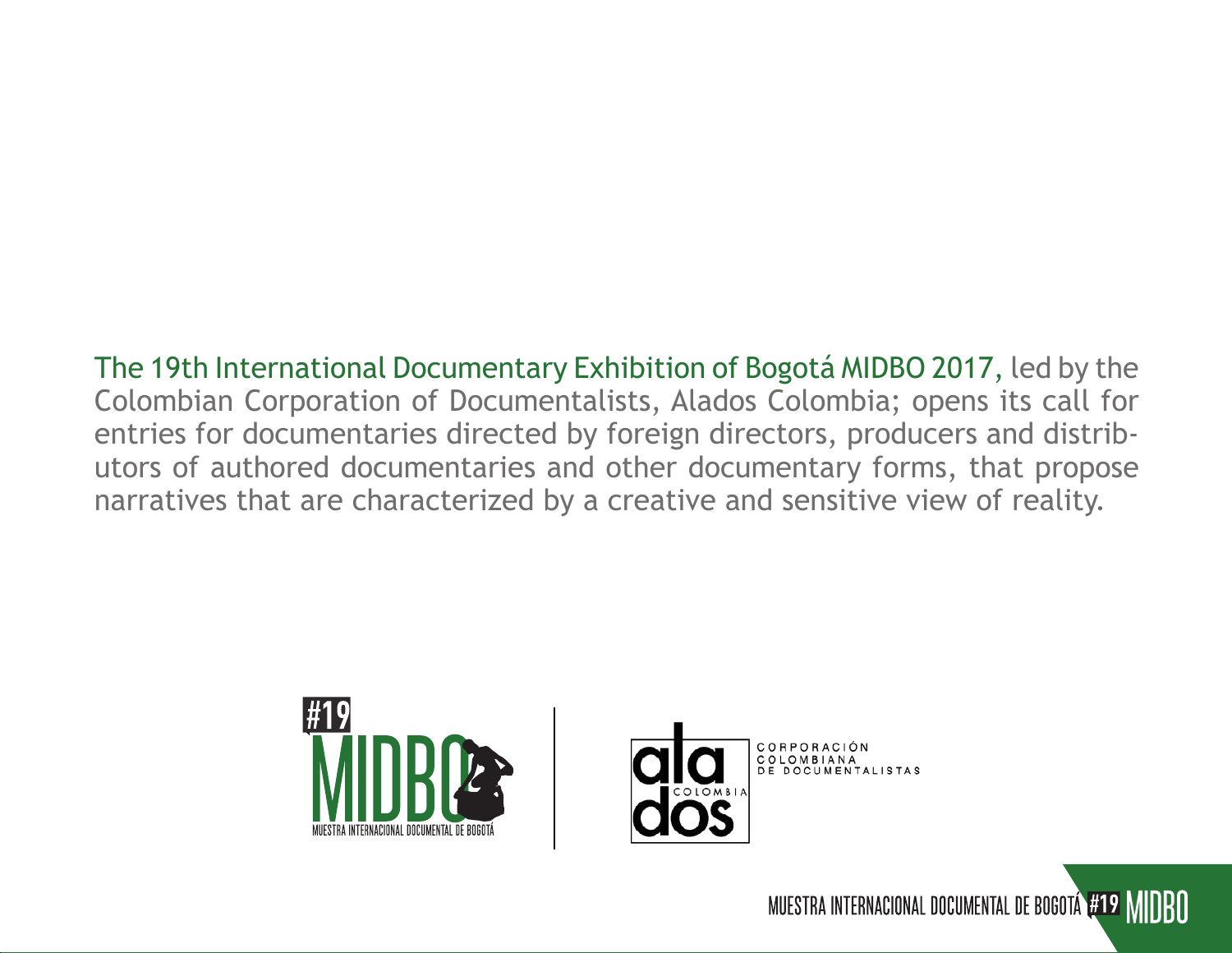**LAUNCH OF THE CALL** 4th April, 2017



**CALL DEADLINE** 30th June, 2017



**PUBLICATION OF RESULTS**  1st August, 2017



**DELIVERY OF EXHIBITION MATERIAL** 1st to 25th August, 2017



MUESTRA INTERNACIONAL DOCUMENTAL DE BOGOTÁ #19 MIDBO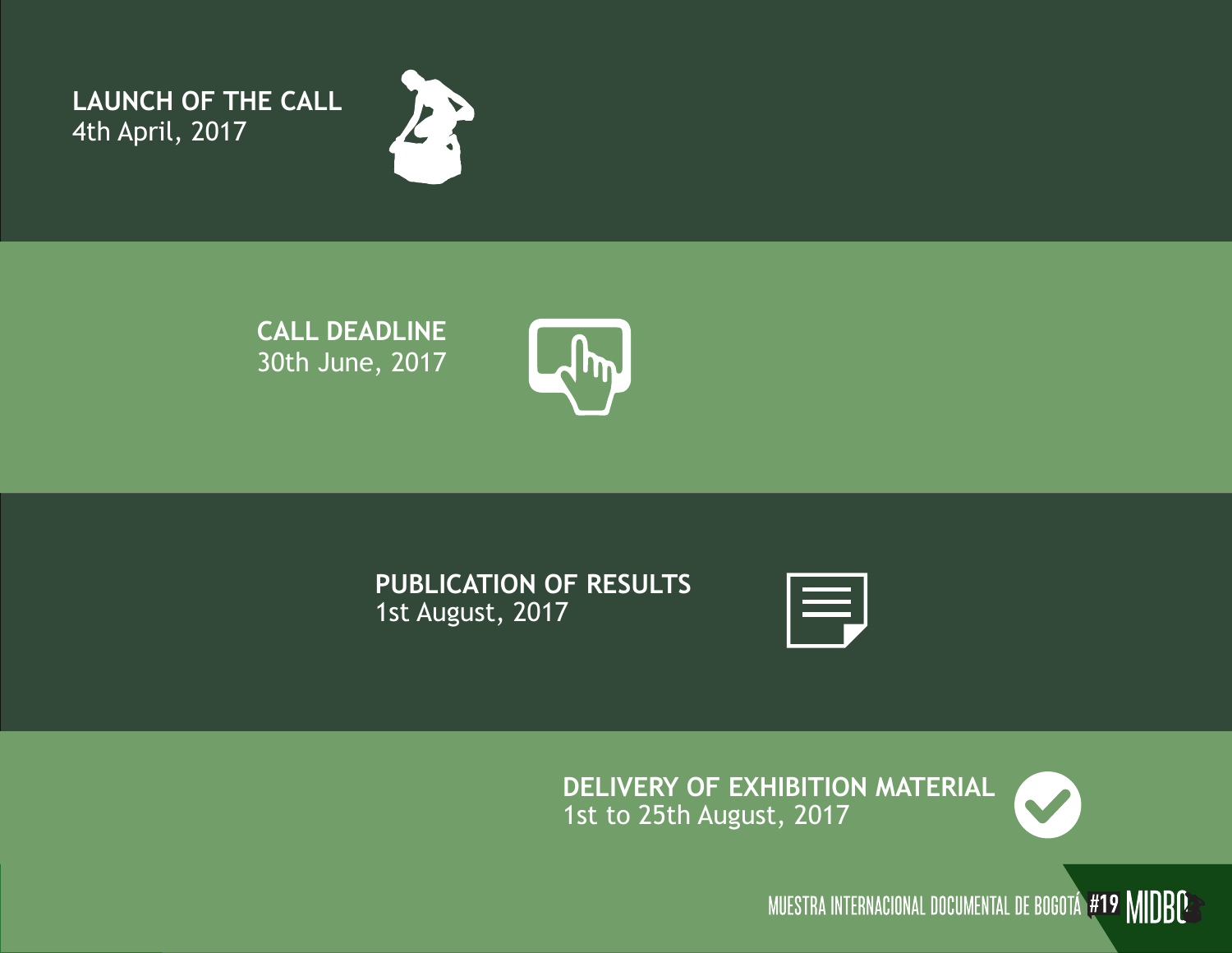# **GENERAL REQUIREMENTS**

**Who can participate?**

Foreign directors and/or producers of documentary works of any duration, format or theme.



### **Which works may participate?**

- Documentaries completed from January 2016 can be registered.
- Films that are not in Spanish must be subtitled in Spanish. We also suggest subtitling works into Spanish that may be difficult for the public to understand because of accent, slang or jargon.
- There will be no restriction in terms of the capture format of the submissions, but the selected documentaries need to be sent in Full HD 1920X1080 resolution (on Blu Ray NTSC).
- Journalistic reportages, branded documentaries or institutional videos will not be considered.

*Note that: By registering, the participant declares that he or she is the owner of all the rights of the registered documentary, its sound and/or visual files, and releases MIDBO 2017 from any complaint filed by third parties about public screenings, intellectual property and/ or ownership of the work* 

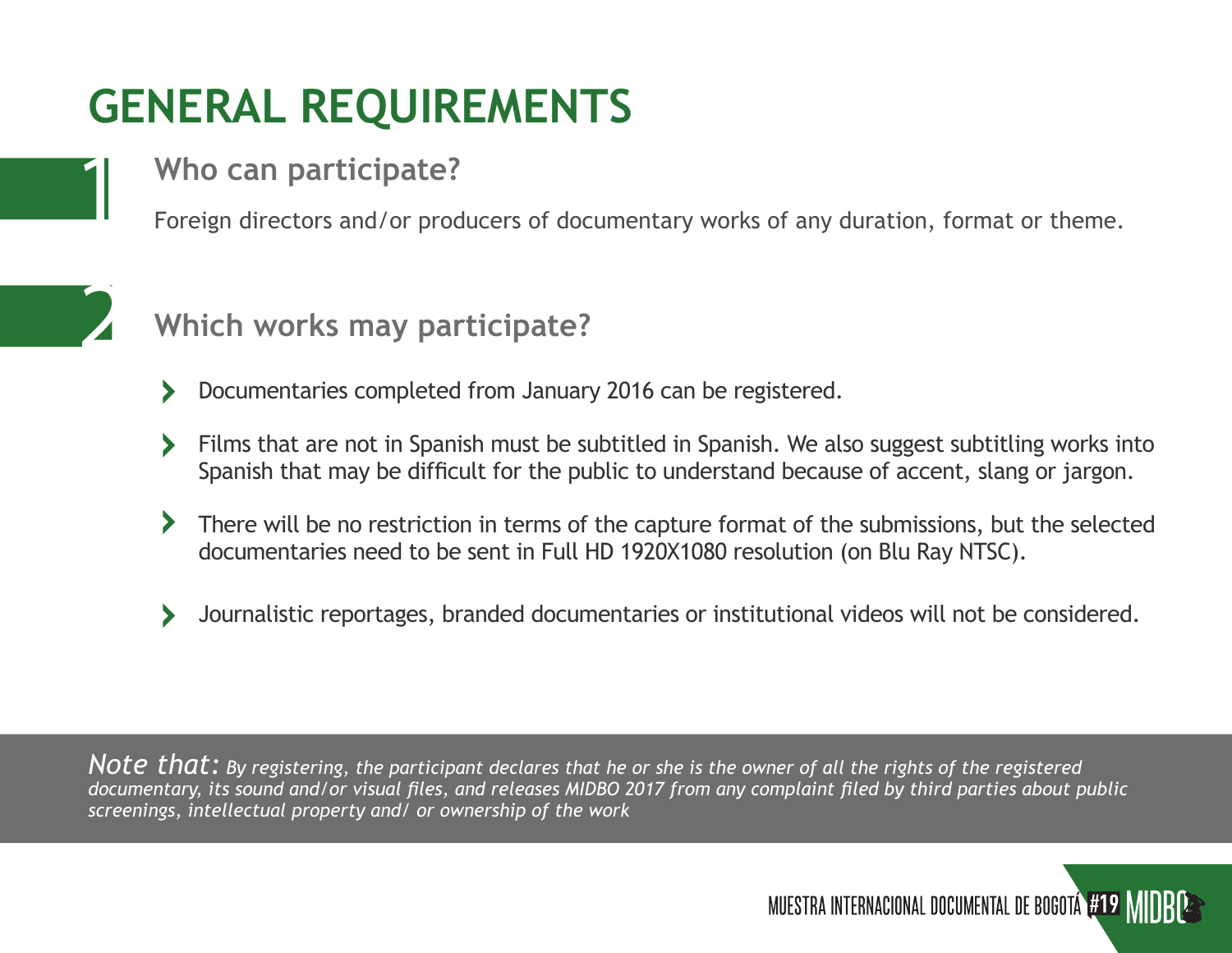

#### **APPLICATION PROCESS**

**The registration and delivery of the documentary for viewing will only be done online through the Movibeta platform. These steps need to be followed to fulfill the process:**

- **Register in the Movibeta platform: www.movibeta.com**
- **Select from the list of festivals: 19º MIDBO - Muestra Internacional Documental de Bogotá.**
- **Select the category MIDBO International Call.**
- **Complete and submit the registration form online through the Movibeta platform.**
- **Upload the documentary by using the Movibeta platform. Remember that documentaries that are uploaded to this platform are only for the viewing of the curators.**

**IMPORTANT: The registration needed to participate in MIDBO 19th edition has a cost of 12€ that will be paid via the Movibeta platform. Additionally Movibeta charges a fee that ranges from 1,5€ to 4€ per sent video.**

**Upon registration of the documentary in MOVIBETA, the participant accepts all the conditions of this call.**

MUESTRA INTERNACIONAL DOCUMENTAL DE BOGOTÁ #19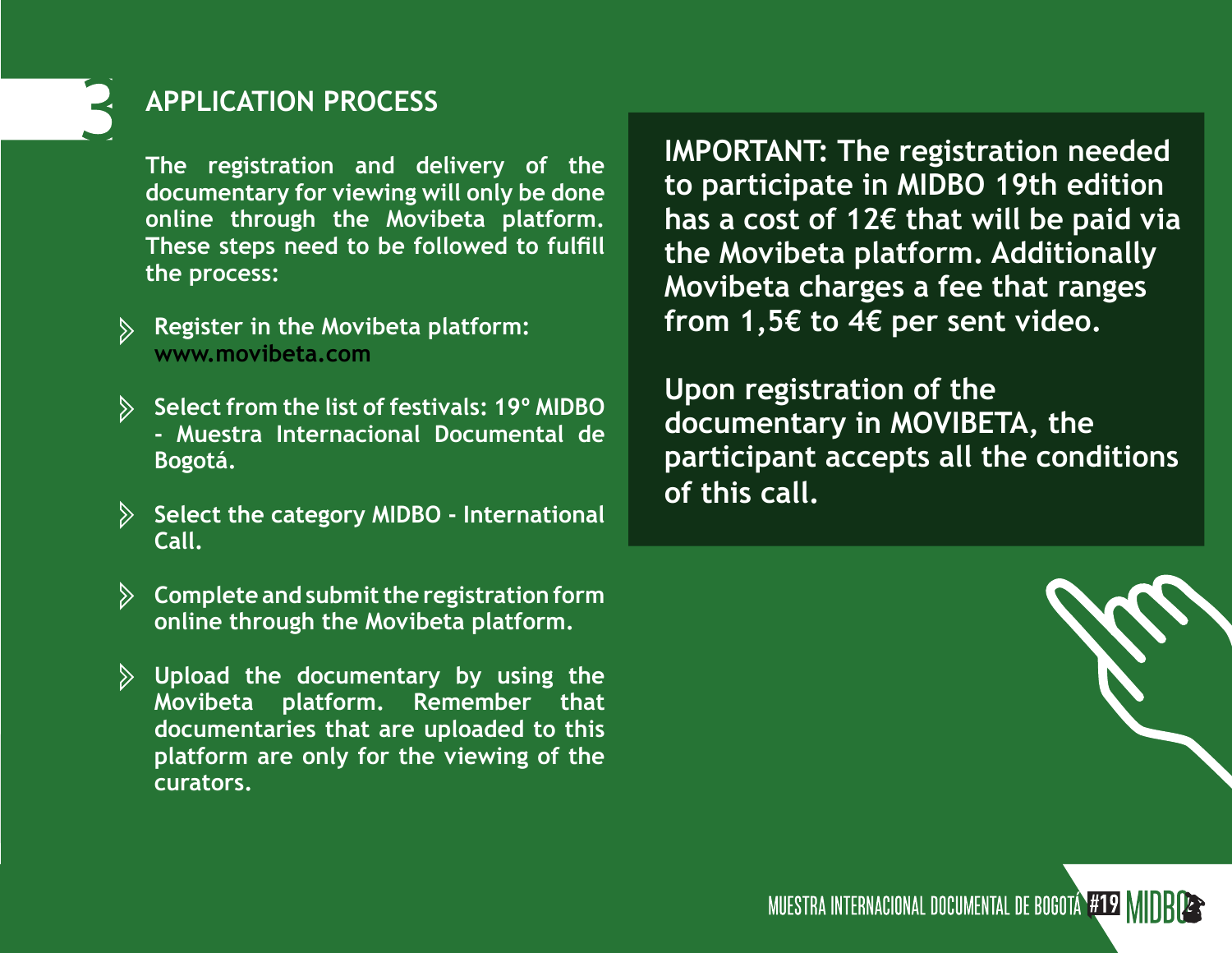## **SELECTION PROCESS**

**The Selection Committee, formed by members of MIDBO 2017 and national and foreign curators, will be in charge of choosing the international works, according to quality and creativity criteria established by the Exhibition Committee.**

#### **\* The members of the Selection Committee will be announced in due course.**

- If your documentary is selected, as the person responsible for the documentary, you must comply with the following commitments.
- Send a link to download the trailer of the documentary on Vimeo or Youtube (FULL HD 1920x1080, maximum 4 minutes).
- > Upon the publication of the official selection (31st July), those responsible for the selected documentaries will have until 25th August to send the organization the projection file in high definition through the platform MOVIBETA (free shipping).
- It will be projected only in the following format: Blu-ray NTSC.
- Poster in high resolution (300 dpi in jpg  $\blacktriangleright$ or png).
- > Photos in high resolution (300 dpi in jpg or png).
- Press kit. Informational, promotional or press material, which will be distributed to the media during the Exhibition (if applicable).

MUESTRA INTERNACIONAL DOCUMENTAL DE BOGOTÁ #19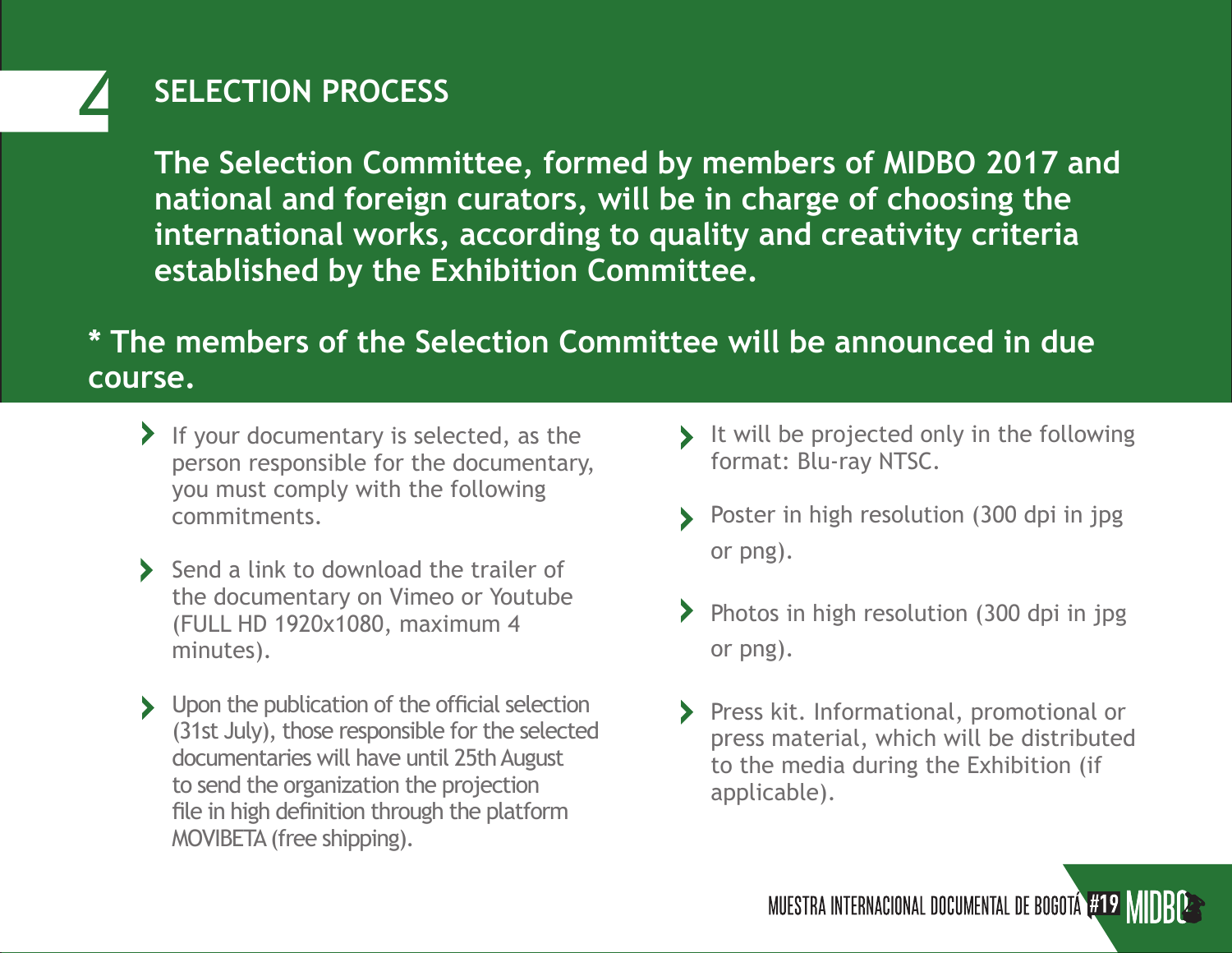format MIDBO 2017. This authorization refers to the exhibition of audiovisual material such as the film in the scheduled programs of the Exhibition, authorization to use a maximum of 3 minutes of audiovisual material for promotional purposes. Likewise, it authorizes the non-commercial exhibition in DVD format of the work in the cities that conform our national program of screenings, that will be realized after MIDBO 2017.

MIDBO 2017 online form filled out with the following information: a) Data sheet. B) Tagline. C) Storyline (maximum 80 words). D) Short synopsis (maximum 120 words). E) Links to the webpage and / or fan page (Facebook) of the film (if applicable). F) Information about awards received.

*NOTE: If the material and exhibition copy are not received in the stated period of time, the creative piece will not be included in MIDBO's schedule.*

- All selected documentaries will become part of the ALADOS Colombia video library, CENDOC, whose sole purpose is for academic and non-commercial consultation. The participant will be asked in advance about any potential use of the work.
- The participant will not be able to withdraw their documentary once the selection has been made public by MIDBO 2017.
- In case the participant prefers to send the physical copy of the film, the costs of sending and returning the material will be borne by the participant. When making the international shipment you must declare that the material DOES NOT HAVE COMMERCIAL VALUE, AND WILL BE USED FOR CULTURAL PURPOSES ONLY. Otherwise, the participant must assume the costs generated by nationalization taxes.